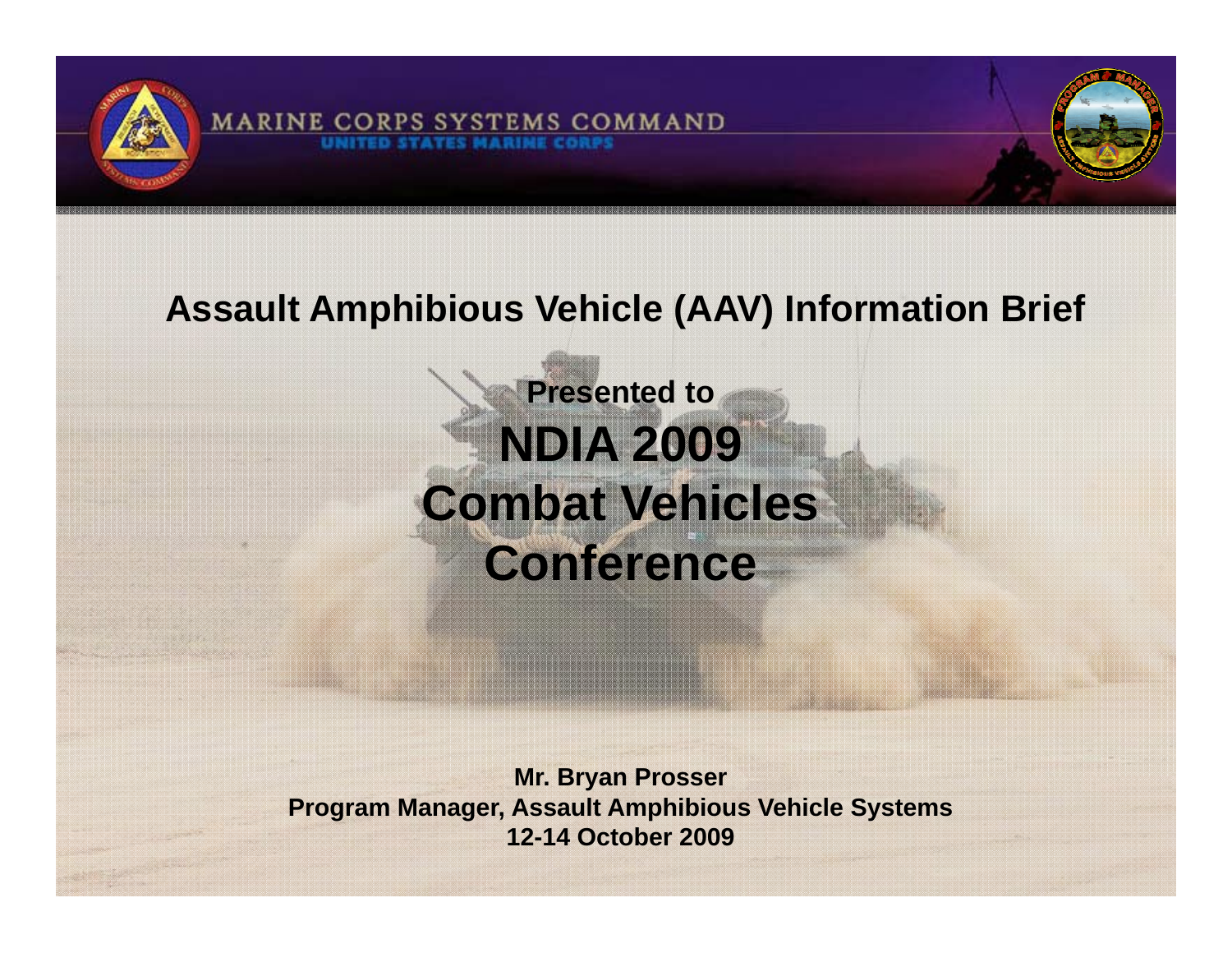

## **Briefing Agenda**

- •AAV Description, History, Operational Concept
- •USMC AAV Future: Sustainment and Upgrade Strategy
- •AAVC7A1 C2 Upgrade
- $\bullet$ AAVS Upgrades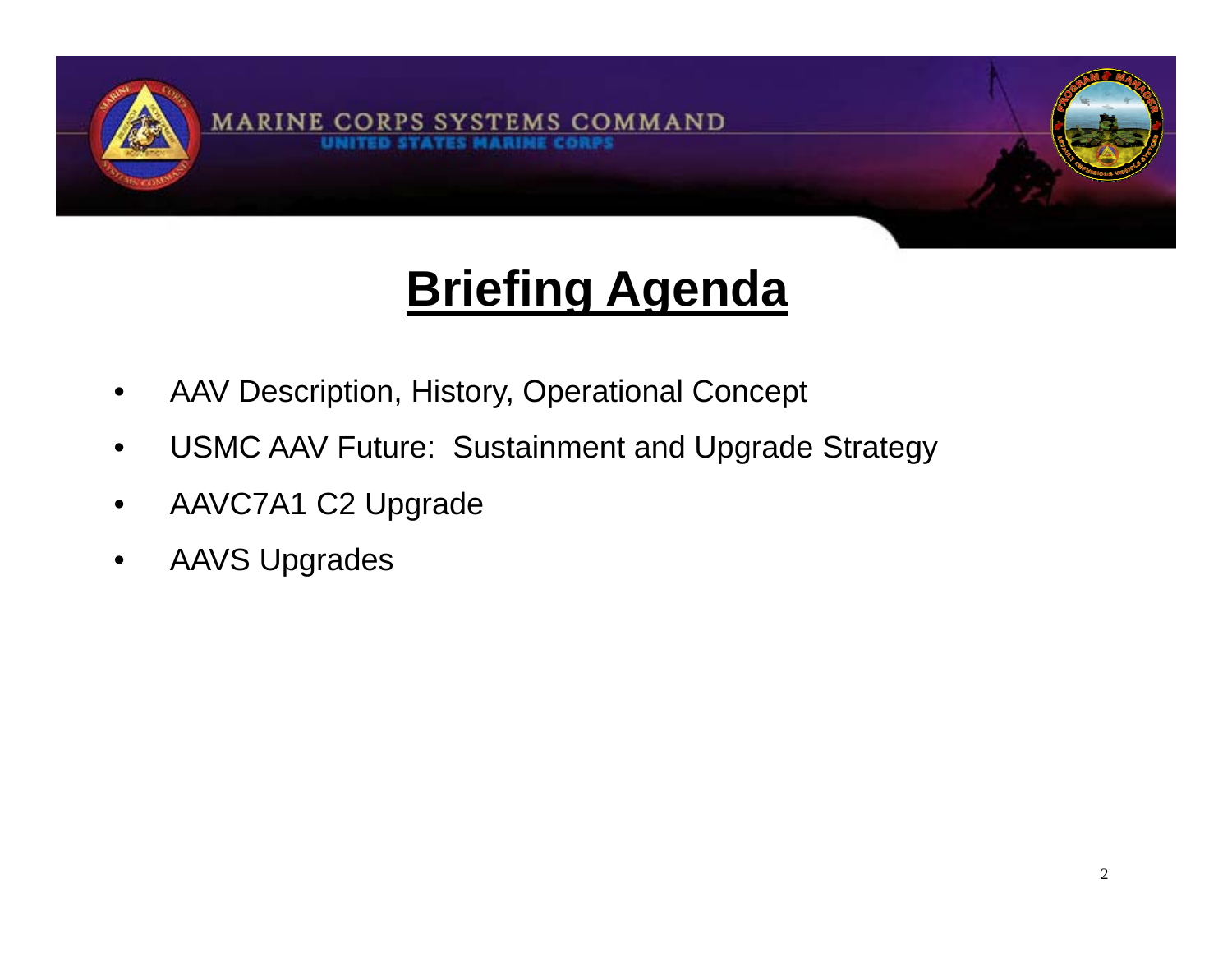

## **AAV System Description**

- Armored assault amphibious full-tracked landing vehicle.
- Three variants in the AAV FOV:
	- AAVP7A1 Personnel
	- AAVC7A1 Command
	- AAVR7A1 Recovery
- Primary Means of Armored Protected Mobility to the Ground Combat Element.
- Mission Profile for 20% Operation in Water and 80% on Land.



• **Mission**: *To maneuver the surface assault elements of the landing force and their*  equipment from assault shipping during amphibious operations to inland objectives<br>and to conduct mechanized operations and related combat support in subsequent *operations ashore.*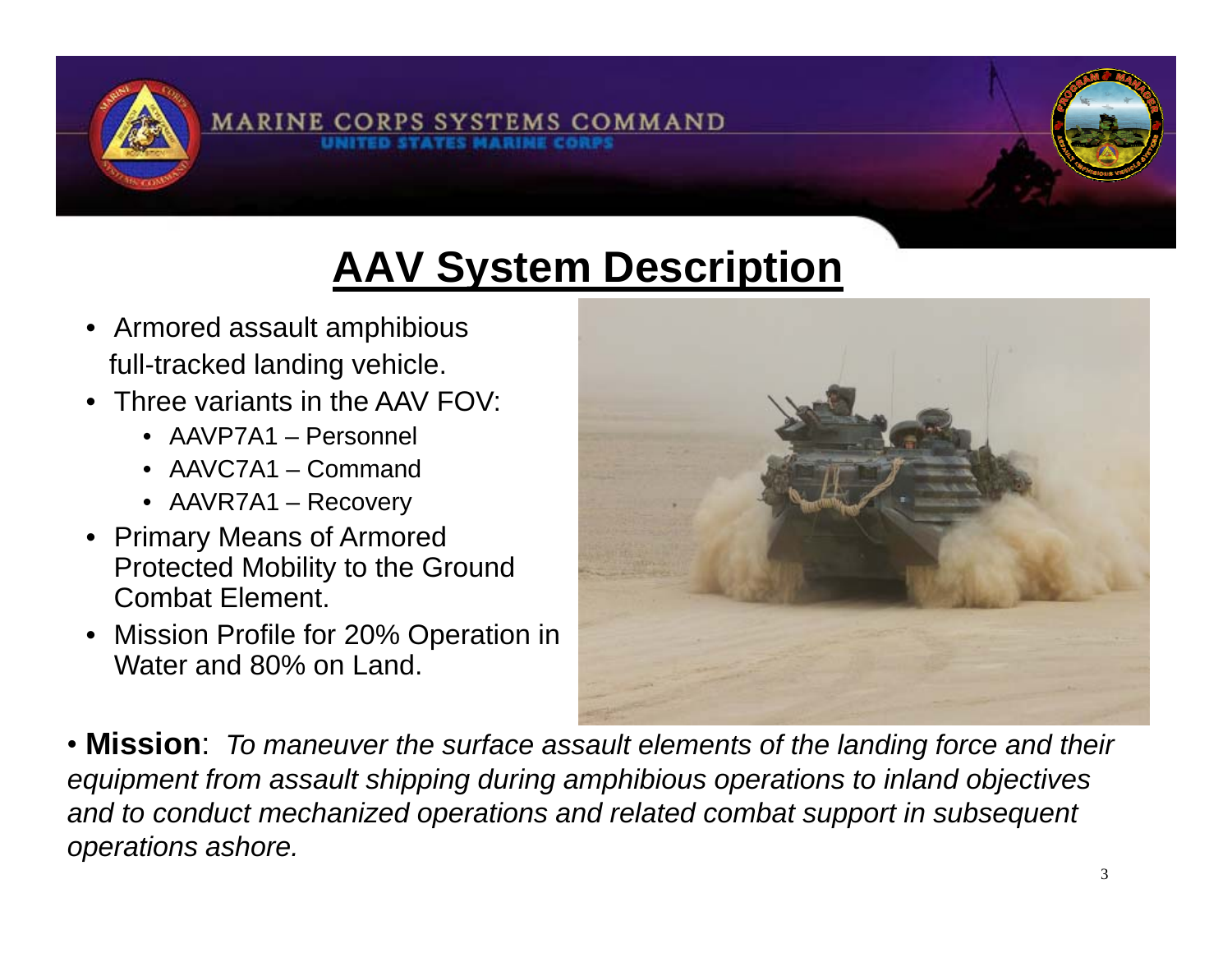

### **MARINE CORPS SYSTEMS COMMAND**

**AAV HISTORY**

 **Improved-Upgunned Weapons Station and Survivability, C4I, Upgrades**

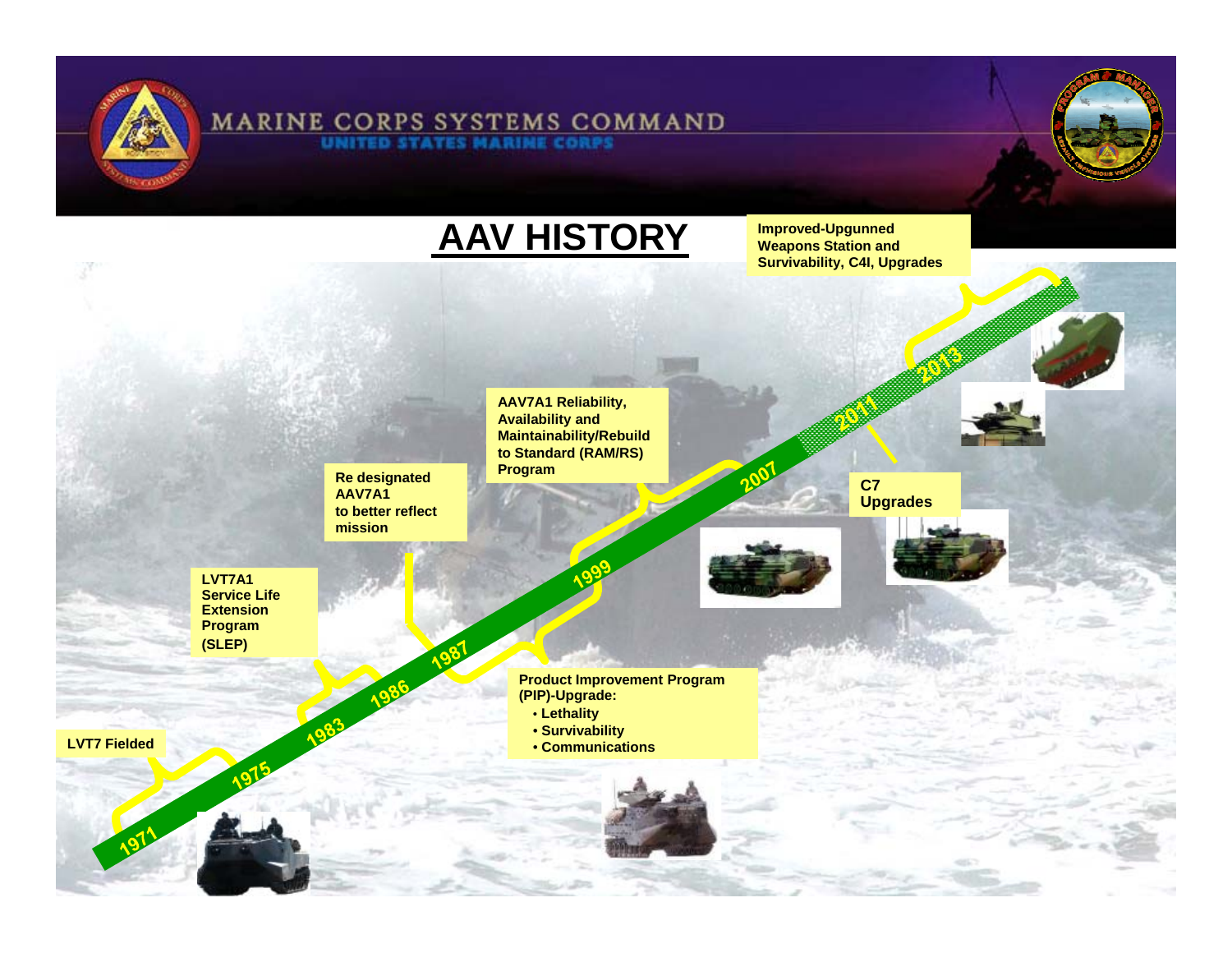

### **AAV Sustainment and Upgrade Strategy**

- • **Remain in USMC inventory until fully replaced by the Expeditionary Fighting Vehicle (EFV).**
- •**Depot maintenance rotation (IROAN) to maintain operationally ready condition.**
- $\bullet$  **Develop and field modifications/ECPs required to address issues related to safety, reliability, parts obsolescence and emerging requirements.**
- $\bullet$  **Apply available capability enhancements to the current configuration to maintain platform viability viability.**
- $\bullet$  **Provide system upgrades to the AAV FOV which will address critical capabilities gaps in the areas of weapons capability along with survivability, and C4I.**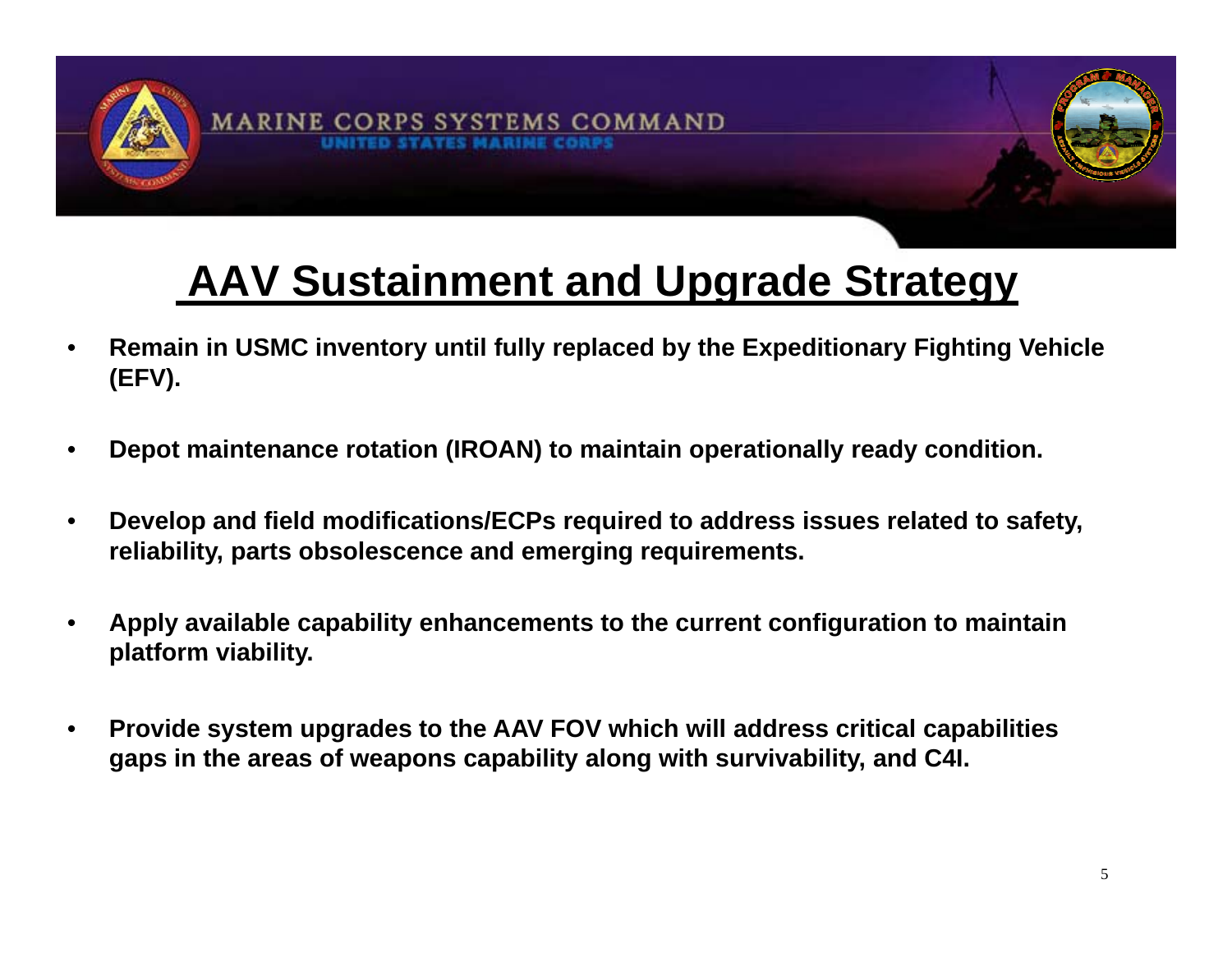

#### **USMC Amphibious Assault Modernization**

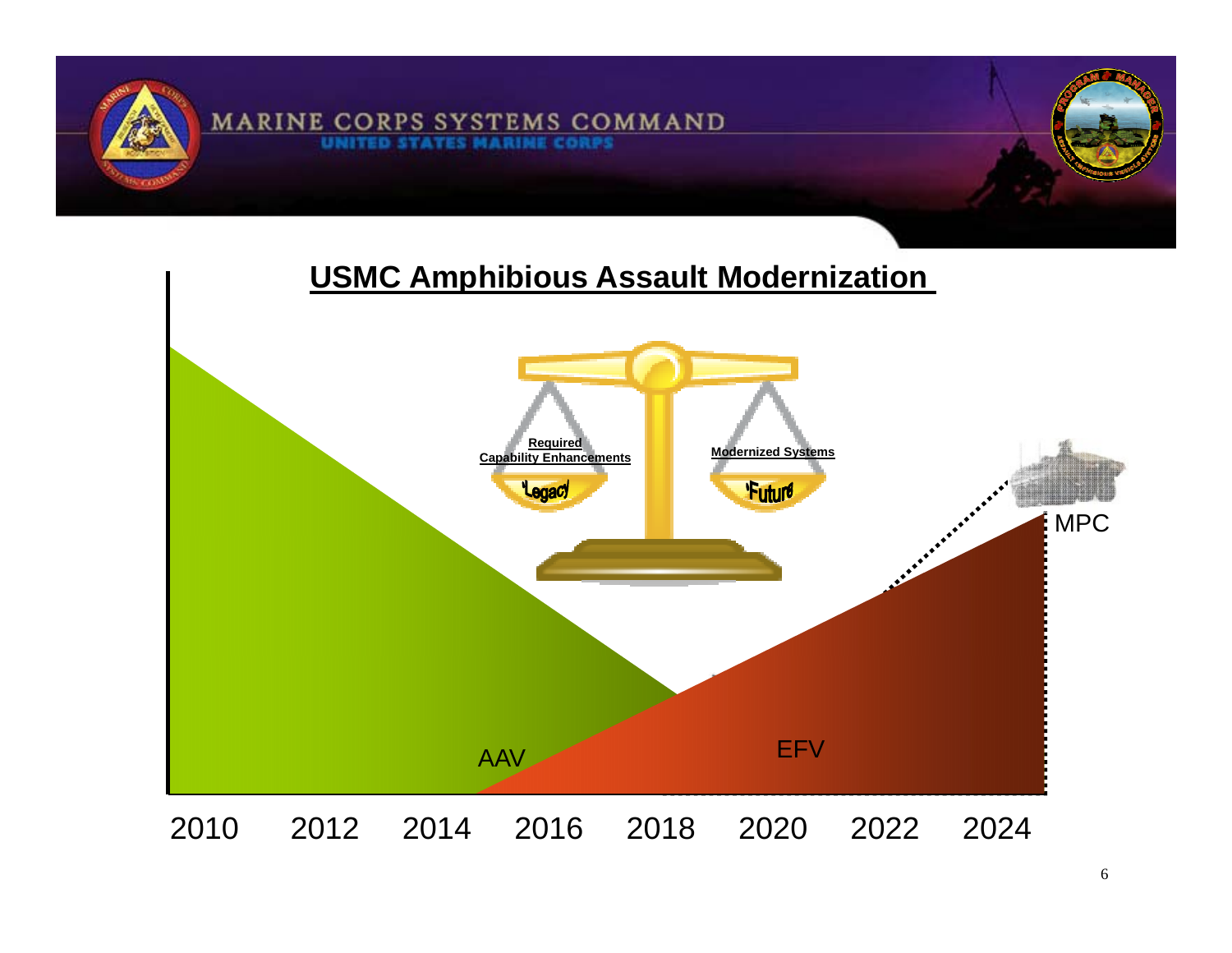

## **AAVC7A1 C2 Upgrade**

- • **Required operational attributes include:** 
	- • **Replace obsolete communications equipment and idi HF VHF d UHF LOS d UHF d providing HF, VHF an LOS an SATCOM capability**
	- • **Provide 6 functionally interchangeable staff**  work stations capable of hosting current **MAGTF C2 applications**
- • **Partnered with SPAWAR, Charleston for design, development, testing, and production/deployment**



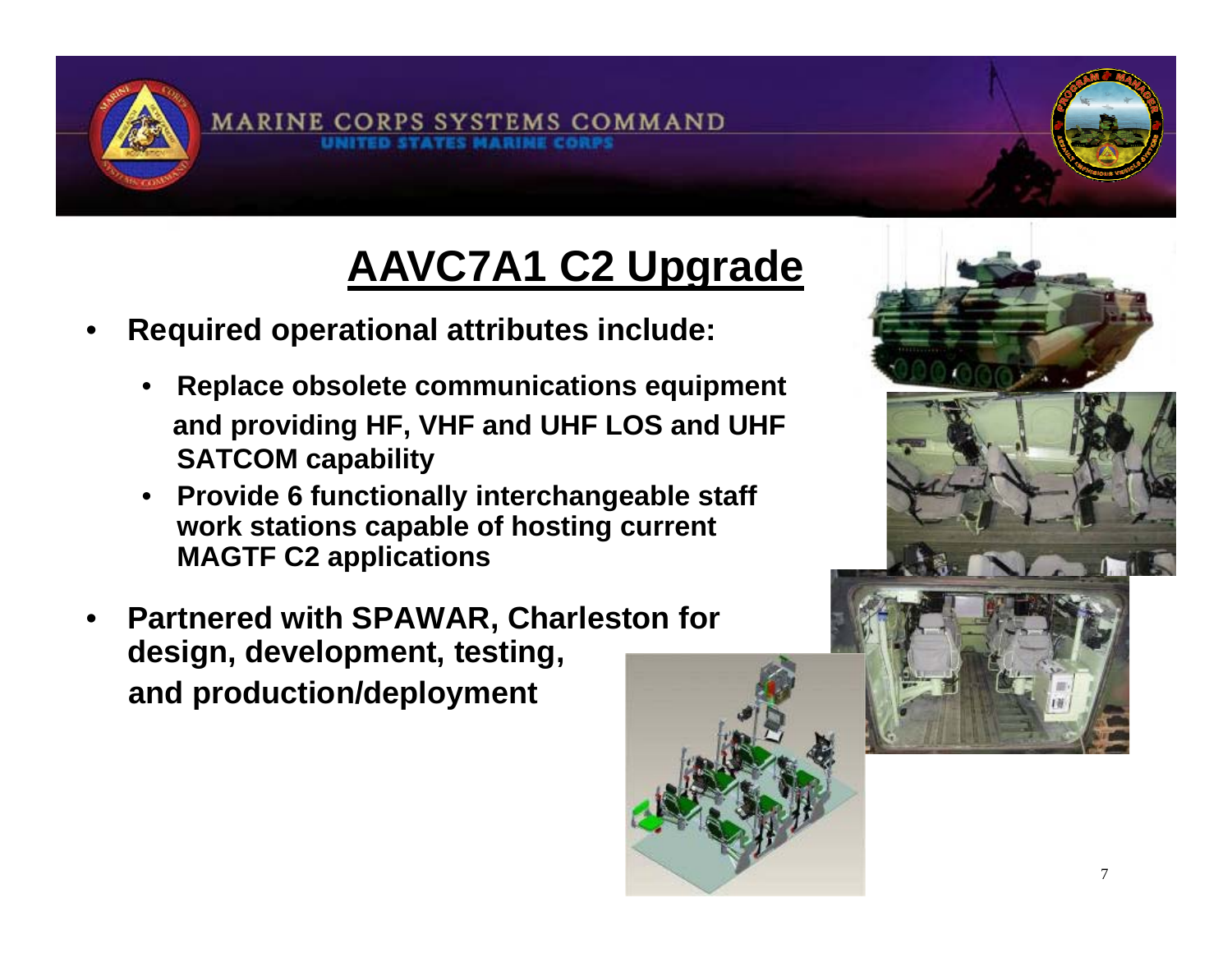

#### **MARINE CORPS SYSTEMS COMMAND**

#### **AAV Upgrades** Meapons Station

**Upgrades focus on the following areas: pg g**

#### •**Survivability**

- •**Belly/Sponson Armor**
- •**Shock/Blast Mitigating Seats**
- •**Selected Location Spall Lining**
- •**Improved fire suppression system**
- **CREW Integration**
- •**Infantry Troop Compartment Weapons Mounts**
- •**Situational Awareness Enhancement**
- •**Deck Plate Treatment**

#### •**C4I**

- •**Tactical Radio Refresh**
- •**Blue Force Tracking Integration**
- •**Improved Intercom**
- $\bullet$ **APU Integration**
- $\bullet$ **Improved Drivers Display**
- • **Improved Up-gunned Weapons Station**
	- •**Ballistic computer**
	- •**Stabilized**
	- •**Laser Range Finder**
	- $\bullet$ **Thermal Sight**



Weapons Mount





Improved Driver's Display





CREW CVRJ



Belly and Sponson Armor Solutions





Blast Mitigating Bench Seats